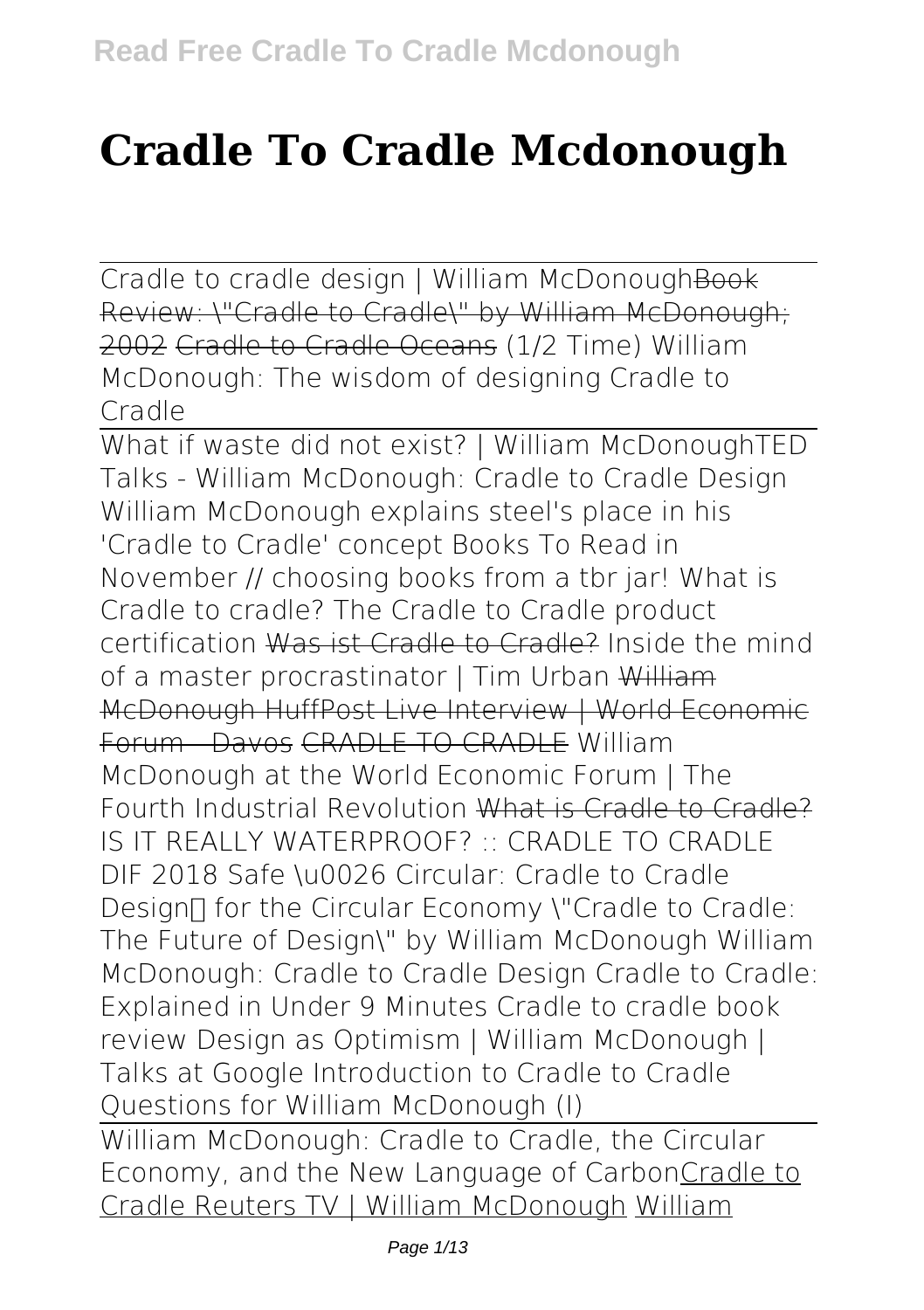## McDonough - Cradle to Cradle

Cradle To Cradle Mcdonough In their 2002 book Cradle to Cradle: Remaking the Way We Make Things, architect William McDonough and chemist Michael Braungart presented an integration of design and science that provides enduring benefits for society from safe materials, water and energy in circular economies and eliminates the concept of waste.

Cradle to Cradle | William McDonough Cradle to Cradle: Remaking the Way We Make Things is a seminal book in the sustainability field coauthored by William McDonough & Michael Braungart. The book calls for the transformation of human industry through ecologically intelligent design.

Cradle to Cradle | William McDonough & Michael Braungart: MBDC This is the standard "cradle to grave" manufacturing model dating back to the Industrial Revolution that we still follow today. In this thought-provoking read, the authors propose that instead of minimising waste, we should be striving to create value. This is the essence of Cradle to Cradle: waste need not to exist at all.

Cradle to Cradle. Remaking the Way We Make Things ...

In Cradle to Cradle: Remaking the Way We Make Things, architect William McDonough and chemist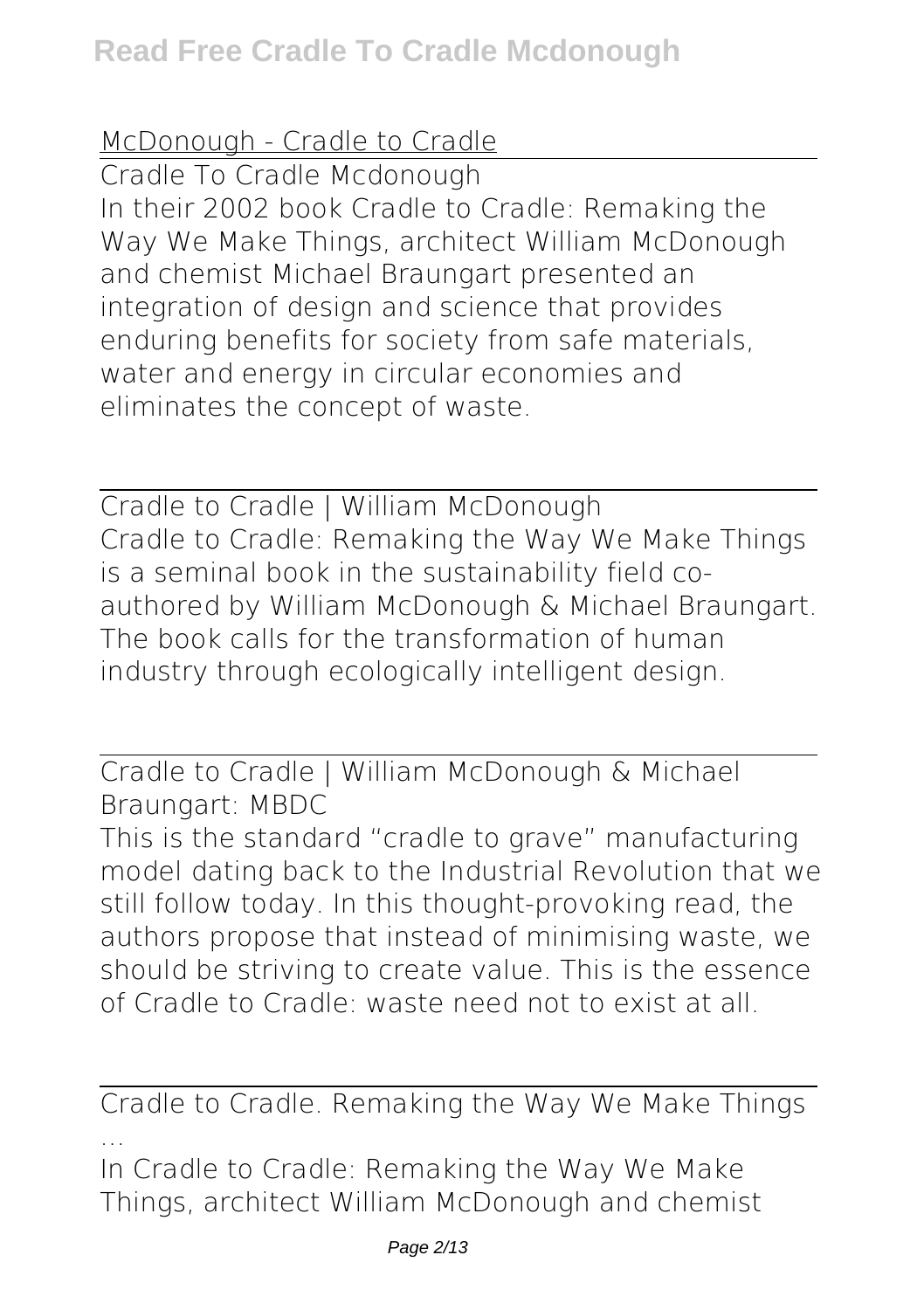Michael Braungart present an integration of design and science that provides enduring benefits for society from safe materials, water and energy in circular economies and eliminates the concept of waste. The book puts forward a design framework characterized by three principles derived from nature:

Cradle to Cradle: Remaking the Way We ... - William McDonough

William McDonough, architect, author and pioneer of the circular economy talks to us about design principles for the creating in today's world. It's called "Cradle to cradle" and it's design thinking that marks a tremendous departure from the way we currently make and take things to market. It challenges the linear economy's "business as usual" approach by closing the loop on "take, make, waste".

William McDonough on Cradle to Cradle - The Beautiful Truth

William McDonough was quoted in Amazon's press release saying: "Cradle to Cradle certification provides a framework for product optimization based on the principles of designing with safe and healthy materials, using clean renewable energy and water, celebrating diversity, and eliminating the concept of waste," said McDonough.

Cradle to Cradle ® | MBDC Biotechnical nutrients -- the Model U for Ford Motor, a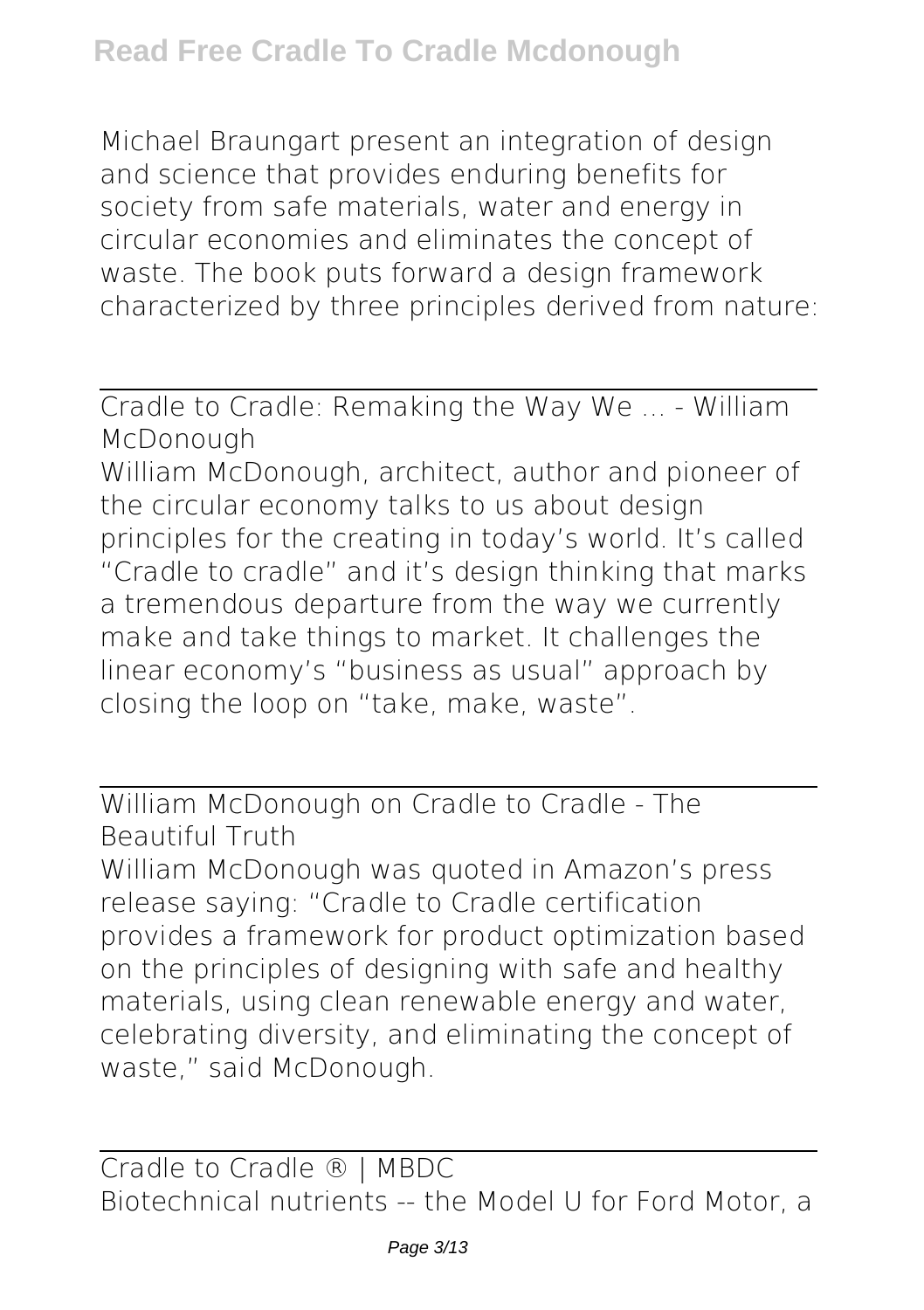cradle to cradle car -- concept car. Shoes for Nike, where the uppers are polyesters, infinitely recyclable, the bottoms are biodegradable soles. Wear your old shoes in, your new shoes out. There is no finish line.

William McDonough: Cradle to cradle design | TED Talk ...

http://www.ted.com Green-minded architect and designer William McDonough asks what our buildings and products would look like if designers took into account

Cradle to cradle design | William McDonough - YouTube

About the speaker. William McDonough · Architect. Architect William McDonough believes green design can prevent environmental disaster and drive economic growth. He champions "cradle to cradle" design, which considers a product's full life cycle - from creation with sustainable materials to a recycled afterlife.

William McDonough: Cradle to cradle design | TED Talk

William McDonough is an architect and globally recognized leader in sustainable development and design. He is a pioneer of the concepts of Cradle to Cradle Design∏, the Circular Economy and the Circular Carbon Economy, notably co-authoring Cradle to Cradle: Remaking The Way We Make Things. Work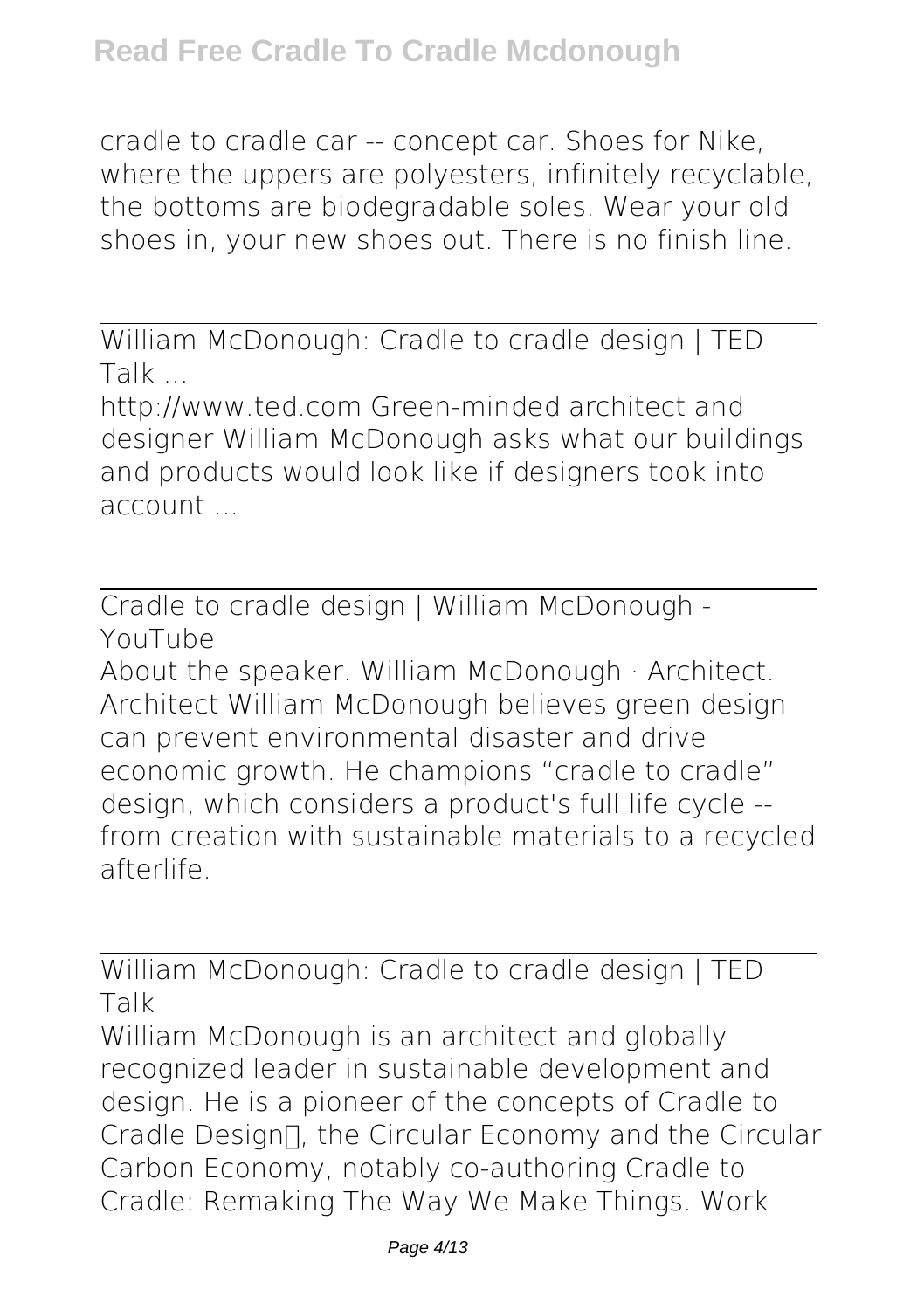with William McDonough

William McDonough Waging Peace Through Commerce Cradle-to-cradle design (also referred to as 2CC2, C2C, cradle 2 cradle, or regenerative design) is a biomimetic approach to the design of products and systems that models human industry on nature's processes, where materials are viewed as nutrients circulating in healthy, safe metabolisms. The term itself is a play on the popular corporate phrase "cradle to grave", implying that the C2C model is sustainable and considerate of life and future generations—from the birth, or "cradle", of one ...

Cradle-to-cradle design - Wikipedia The Cradle to Cradle Certified∏ Products Program is the world's most advanced, science-based standard for designing and making products for the Circular Economy. It acknowledges continuous improvement and innovation of products and processes toward the goal of being not just "less bad" but also "more good" for people and the planet.

Cradle to Cradle Products Innovation ... - William McDonough

The book challenges cradle to grave thinking in that most production is destined for landfill. The book presents ideas that rather than being green, we need to think of all components to be a resource and to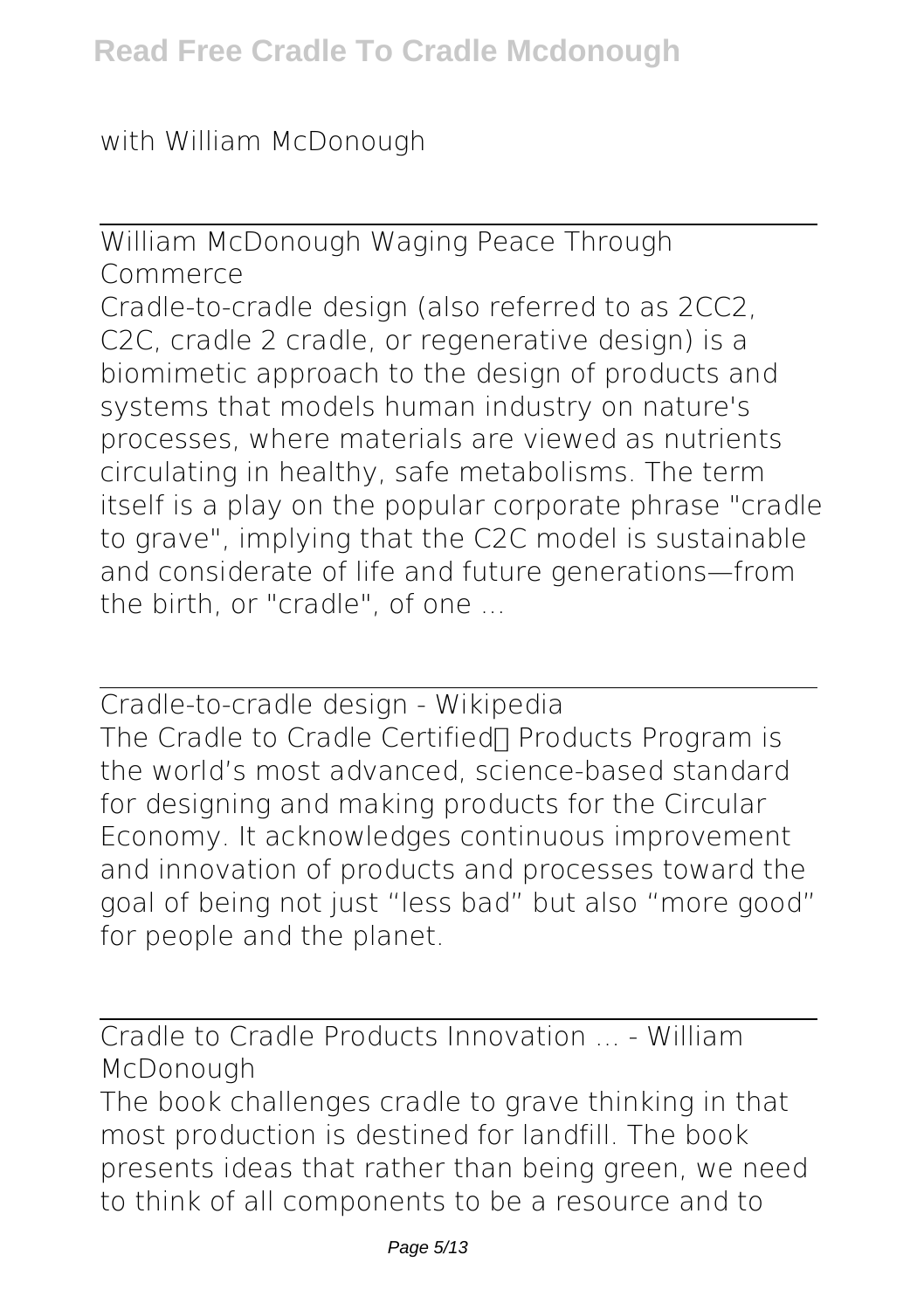consider properties of the materials involved. One person found this helpful

Cradle to Cradle (Patterns of the Planet) eBook: Braungart ...

McDonough and Braungart co-authored a book entitled Cradle to Cradle and started a firm, McDonough Braungart Design Chemistry (MBDC), dedicated to the concept, and have become leading experts on...

Cradle to Cradle: Definition, Summary & Design - Video ...

Cradle to Cradle reframes design as a positive, regenerative force—one that creates footprints to delight in.

Design Approach - William McDonough + Partners Founded by William McDonough and Michael Braungart. Navigate. The Institute; Cradle to Cradle Certified∏ Contact Us. 475 14th Street Suite 290 Oakland, CA 94612 [email protected]. Piet Heinkade 55 1019 GM, Amsterdam The Netherlands

Home - Cradle to Cradle Products Innovation Institute William McDonough TED Talk Watch this video to hear author and designer William McDonough speak on the wisdom of designing from Cradle to Cradle at a TED Conference. Green-minded architect and designer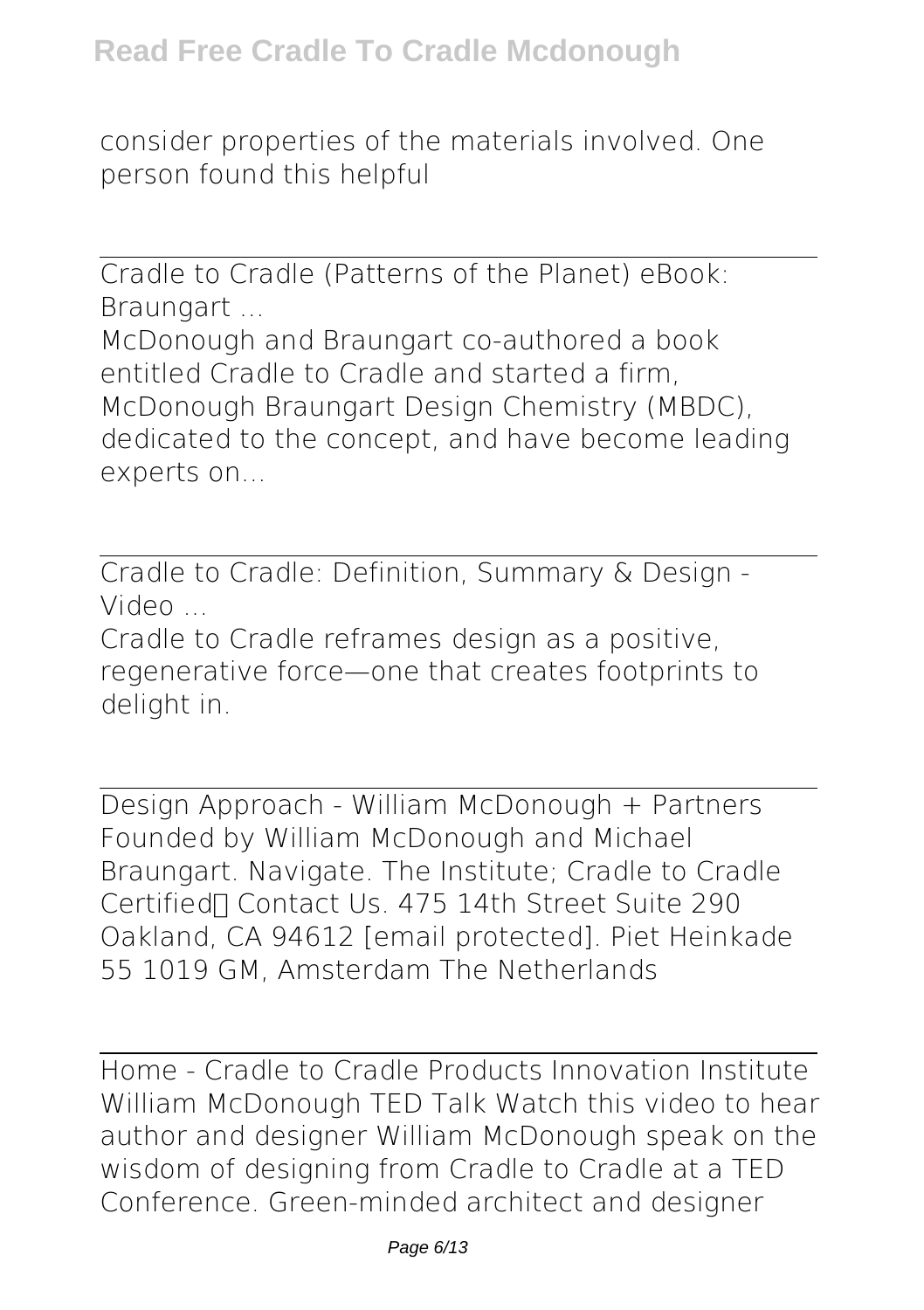McDonough asks what our buildings and products would look like if designers took into account "all children, all species, for all time."

Cradle to Cradle | William McDonough | Macmillan William McDonough was quoted in Amazon's press release saying: "Cradle to Cradle certification provides a framework for product optimization based on the principles of designing with safe and healthy materials, using clean renewable energy and water, celebrating diversity, and eliminating the concept of waste.

Cradle to cradle design | William McDonoughBook Review: \"Cradle to Cradle\" by William McDonough; 2002 Cradle to Cradle Oceans *(1/2 Time) William McDonough: The wisdom of designing Cradle to Cradle*

What if waste did not exist? | William McDonough*TED Talks - William McDonough: Cradle to Cradle Design* William McDonough explains steel's place in his 'Cradle to Cradle' concept Books To Read in November // choosing books from a tbr jar! **What is Cradle to cradle? The Cradle to Cradle product certification** Was ist Cradle to Cradle? **Inside the mind of a master procrastinator | Tim Urban** William McDonough HuffPost Live Interview | World Economic Forum - Davos CRADLE TO CRADLE William McDonough at the World Economic Forum | The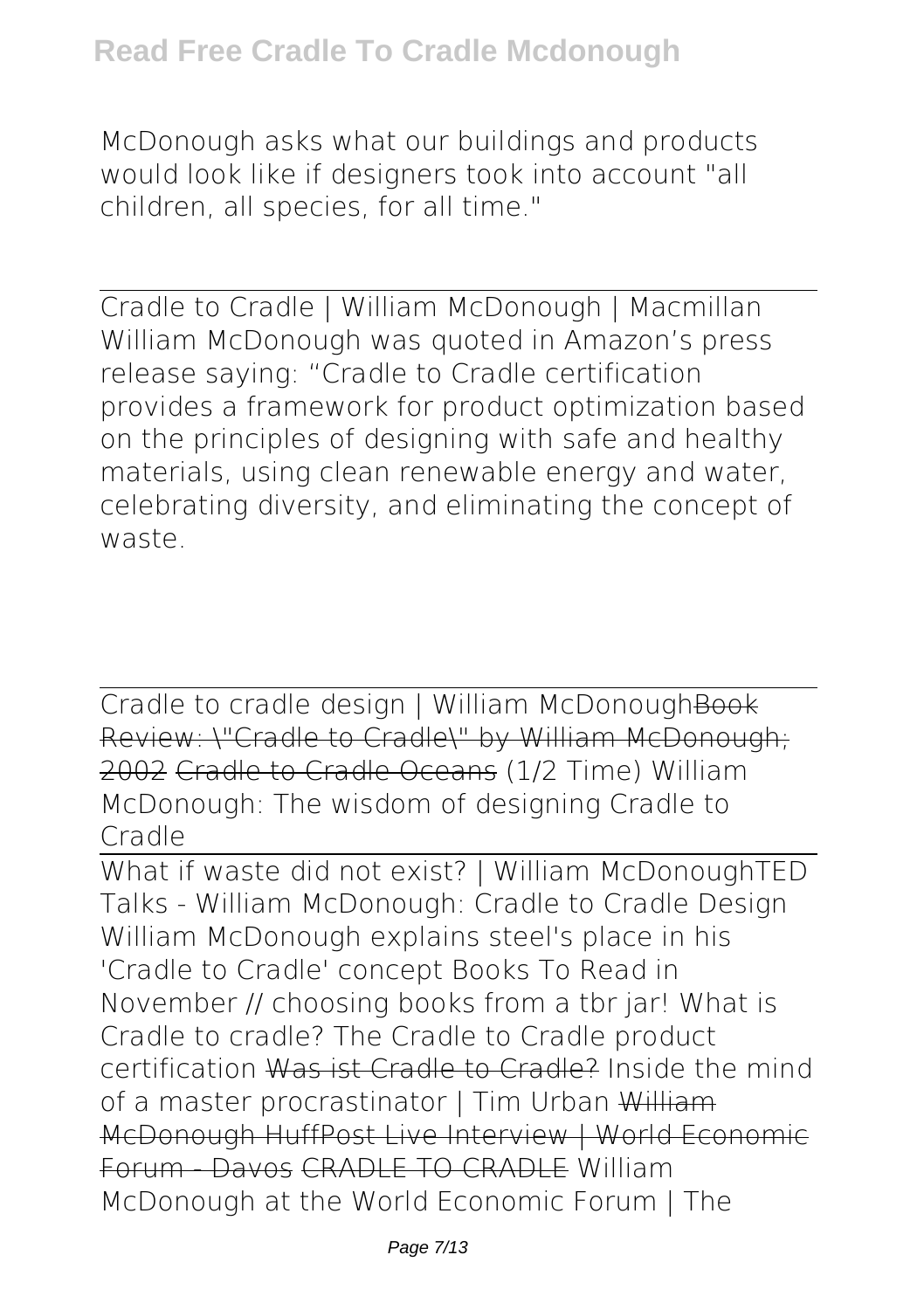Fourth Industrial Revolution What is Cradle to Cradle? *IS IT REALLY WATERPROOF? :: CRADLE TO CRADLE DIF 2018 Safe \u0026 Circular: Cradle to Cradle Design™ for the Circular Economy \"Cradle to Cradle: The Future of Design\" by William McDonough William McDonough: Cradle to Cradle Design* **Cradle to Cradle: Explained in Under 9 Minutes Cradle to cradle book review** Design as Optimism | William McDonough | Talks at Google *Introduction to Cradle to Cradle Questions for William McDonough (I)* William McDonough: Cradle to Cradle, the Circular Economy, and the New Language of CarbonCradle to

Cradle Reuters TV | William McDonough William

McDonough - Cradle to Cradle

Cradle To Cradle Mcdonough In their 2002 book Cradle to Cradle: Remaking the Way We Make Things, architect William McDonough and chemist Michael Braungart presented an integration of design and science that provides enduring benefits for society from safe materials, water and energy in circular economies and eliminates the concept of waste.

Cradle to Cradle | William McDonough Cradle to Cradle: Remaking the Way We Make Things is a seminal book in the sustainability field coauthored by William McDonough & Michael Braungart. The book calls for the transformation of human industry through ecologically intelligent design.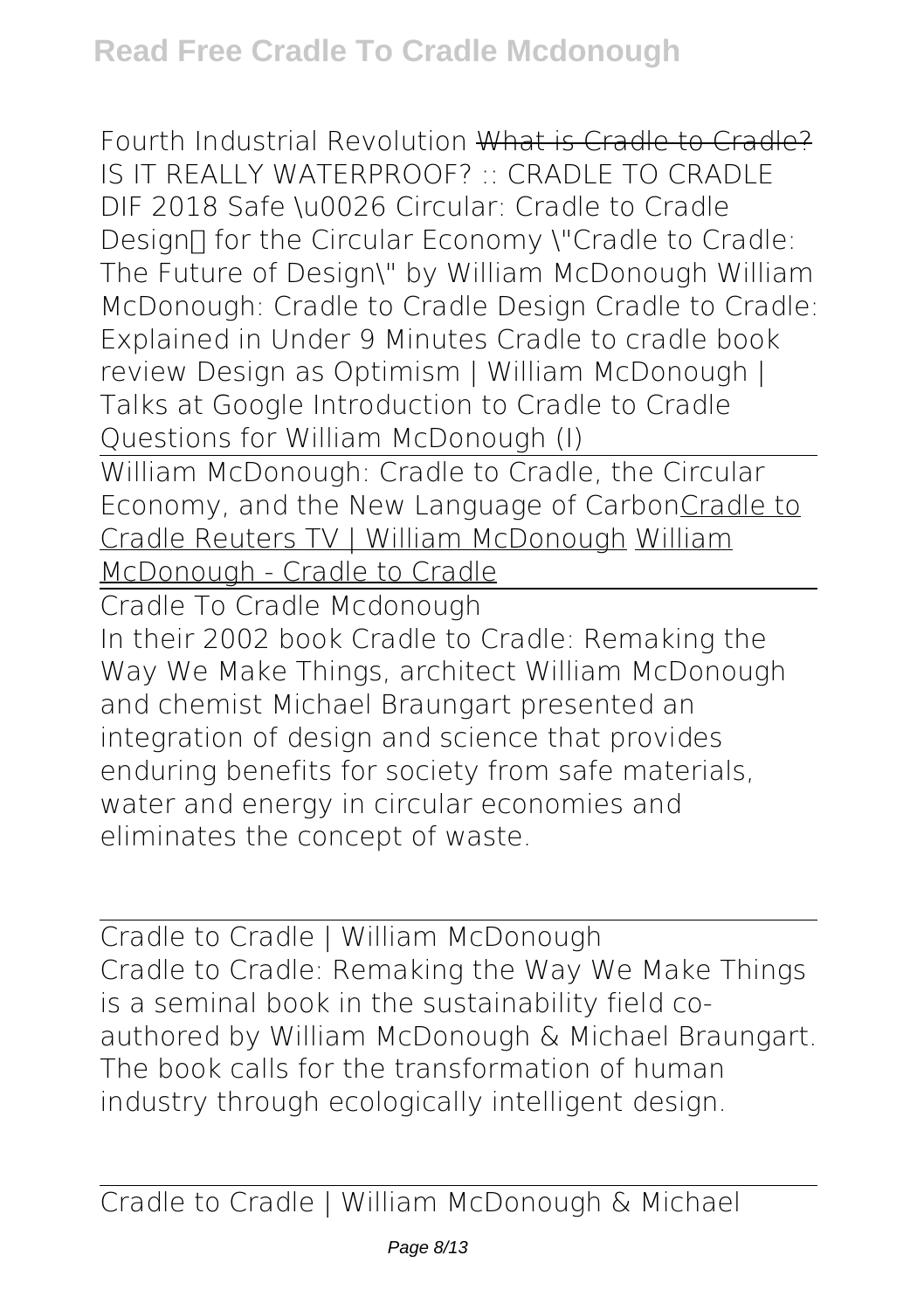## Braungart: MBDC

This is the standard "cradle to grave" manufacturing model dating back to the Industrial Revolution that we still follow today. In this thought-provoking read, the authors propose that instead of minimising waste, we should be striving to create value. This is the essence of Cradle to Cradle: waste need not to exist at all.

Cradle to Cradle. Remaking the Way We Make Things ...

In Cradle to Cradle: Remaking the Way We Make Things, architect William McDonough and chemist Michael Braungart present an integration of design and science that provides enduring benefits for society from safe materials, water and energy in circular economies and eliminates the concept of waste. The book puts forward a design framework characterized by three principles derived from nature:

Cradle to Cradle: Remaking the Way We ... - William McDonough

William McDonough, architect, author and pioneer of the circular economy talks to us about design principles for the creating in today's world. It's called "Cradle to cradle" and it's design thinking that marks a tremendous departure from the way we currently make and take things to market. It challenges the linear economy's "business as usual" approach by closing the loop on "take, make, waste".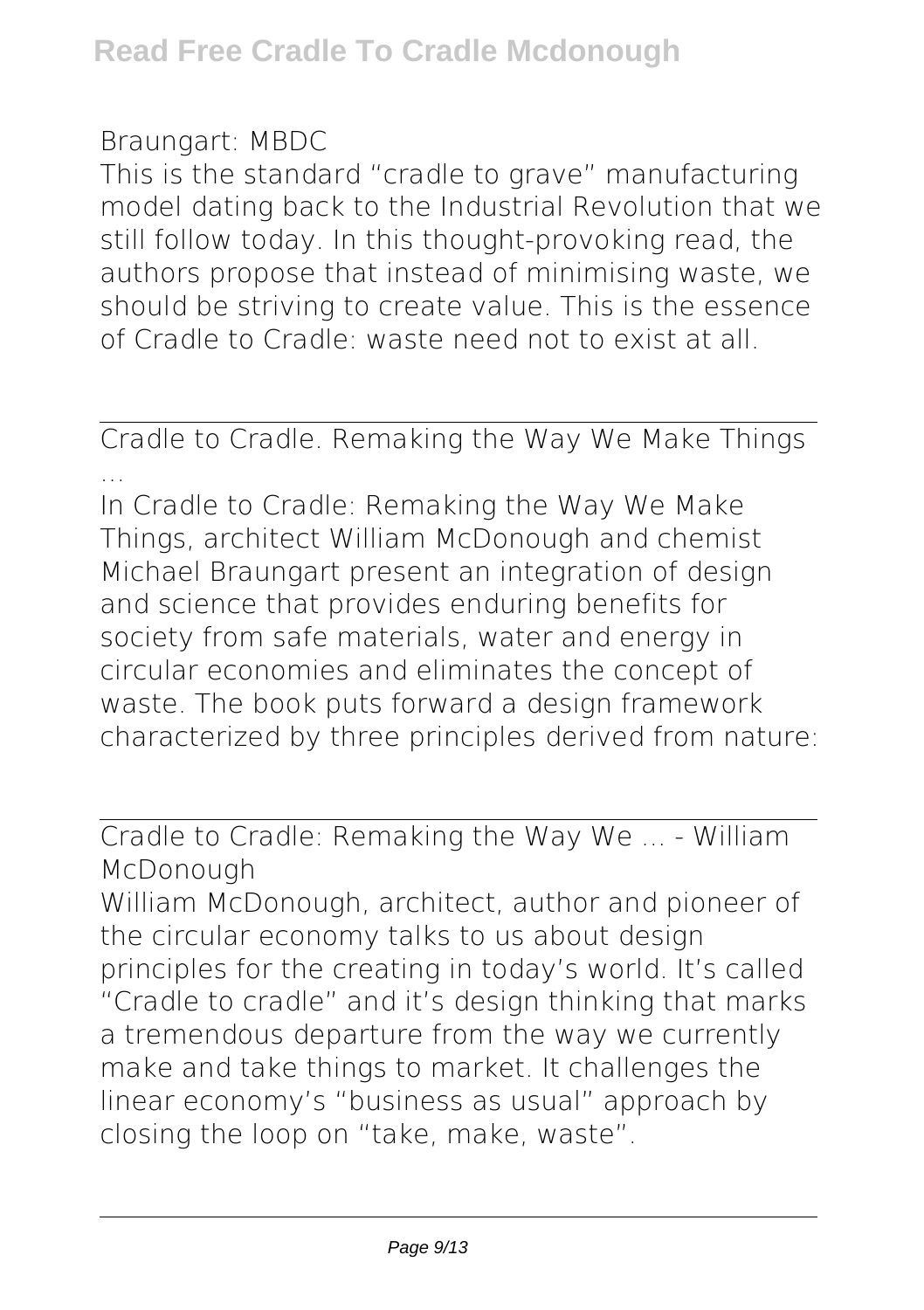William McDonough on Cradle to Cradle - The Beautiful Truth

William McDonough was quoted in Amazon's press release saying: "Cradle to Cradle certification provides a framework for product optimization based on the principles of designing with safe and healthy materials, using clean renewable energy and water, celebrating diversity, and eliminating the concept of waste," said McDonough.

Cradle to Cradle ® | MBDC Biotechnical nutrients -- the Model U for Ford Motor, a cradle to cradle car -- concept car. Shoes for Nike, where the uppers are polyesters, infinitely recyclable, the bottoms are biodegradable soles. Wear your old shoes in, your new shoes out. There is no finish line.

William McDonough: Cradle to cradle design | TED Talk ...

http://www.ted.com Green-minded architect and designer William McDonough asks what our buildings and products would look like if designers took into account

Cradle to cradle design | William McDonough - YouTube About the speaker. William McDonough · Architect. Architect William McDonough believes green design can prevent environmental disaster and drive economic growth. He champions "cradle to cradle"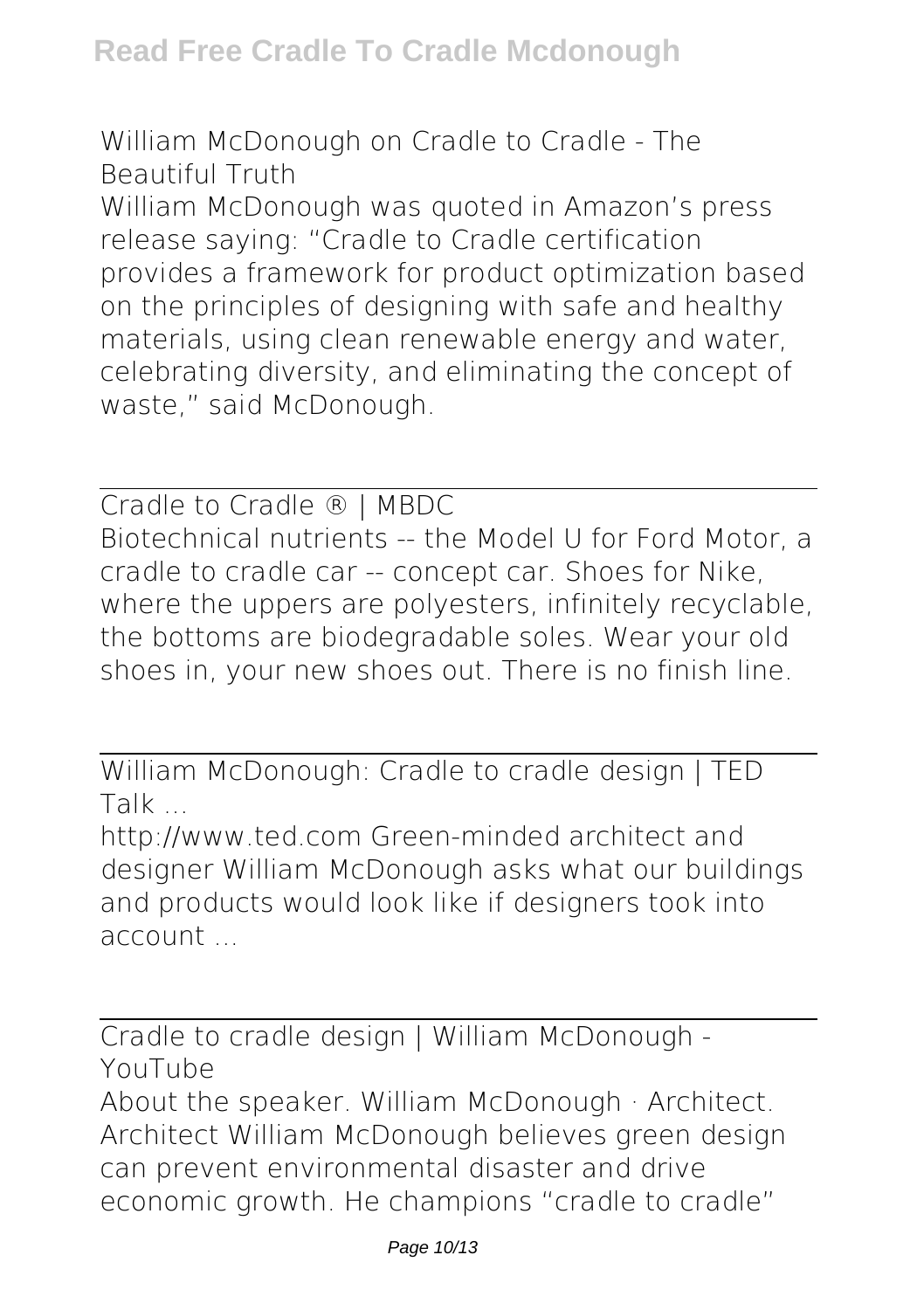design, which considers a product's full life cycle - from creation with sustainable materials to a recycled afterlife.

William McDonough: Cradle to cradle design | TED Talk William McDonough is an architect and globally recognized leader in sustainable development and design. He is a pioneer of the concepts of Cradle to Cradle Design∏, the Circular Economy and the Circular Carbon Economy, notably co-authoring Cradle to Cradle: Remaking The Way We Make Things. Work with William McDonough

William McDonough Waging Peace Through Commerce Cradle-to-cradle design (also referred to as 2CC2, C2C, cradle 2 cradle, or regenerative design) is a biomimetic approach to the design of products and systems that models human industry on nature's processes, where materials are viewed as nutrients circulating in healthy, safe metabolisms. The term itself is a play on the popular corporate phrase "cradle to grave", implying that the C2C model is sustainable and considerate of life and future generations—from the birth, or "cradle", of one ...

Cradle-to-cradle design - Wikipedia The Cradle to Cradle Certified∏ Products Program is the world's most advanced, science-based standard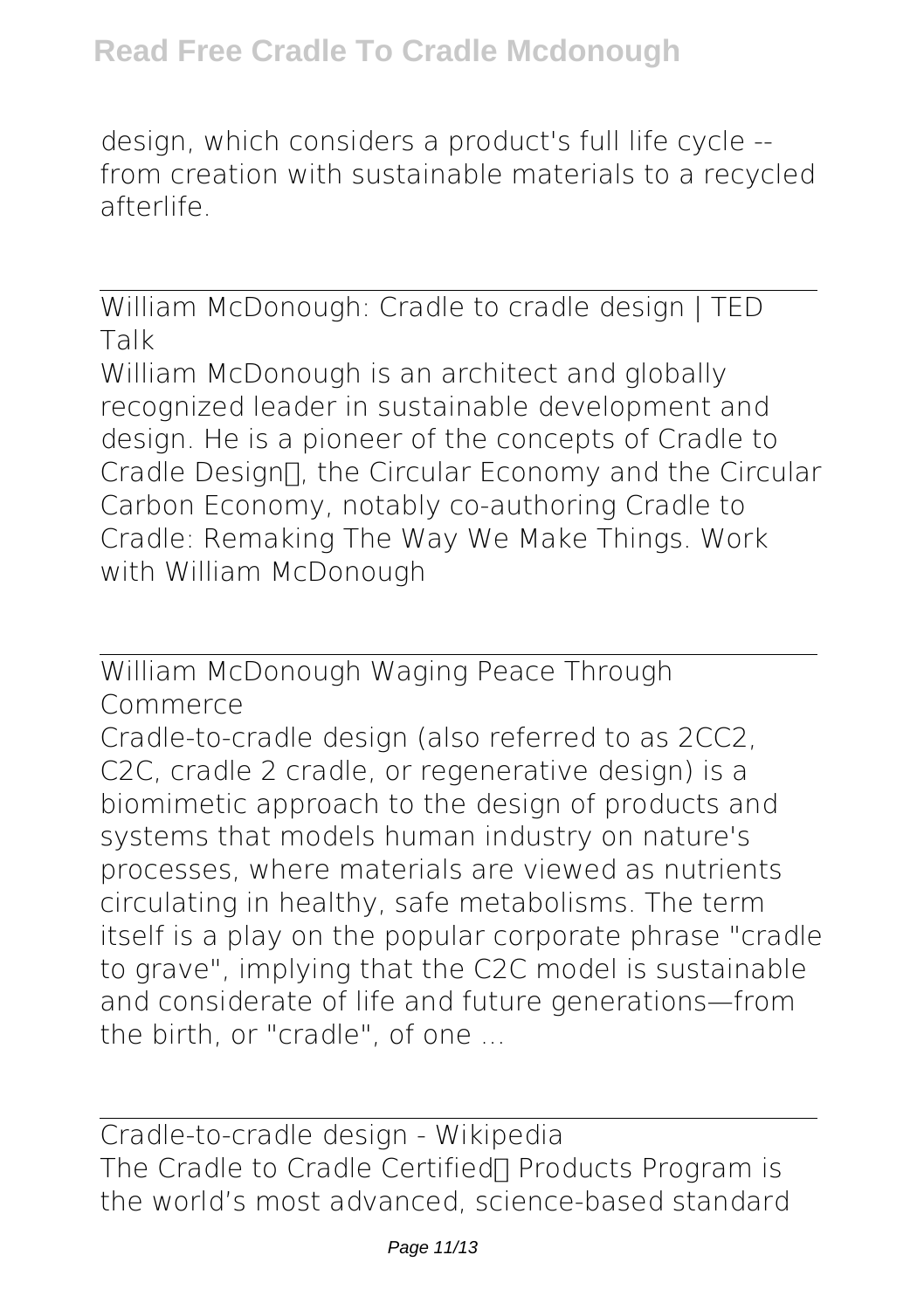for designing and making products for the Circular Economy. It acknowledges continuous improvement and innovation of products and processes toward the goal of being not just "less bad" but also "more good" for people and the planet.

Cradle to Cradle Products Innovation - William McDonough

The book challenges cradle to grave thinking in that most production is destined for landfill. The book presents ideas that rather than being green, we need to think of all components to be a resource and to consider properties of the materials involved. One person found this helpful

Cradle to Cradle (Patterns of the Planet) eBook: Braungart ...

McDonough and Braungart co-authored a book entitled Cradle to Cradle and started a firm, McDonough Braungart Design Chemistry (MBDC), dedicated to the concept, and have become leading experts on...

Cradle to Cradle: Definition, Summary & Design - Video ...

Cradle to Cradle reframes design as a positive, regenerative force—one that creates footprints to delight in.